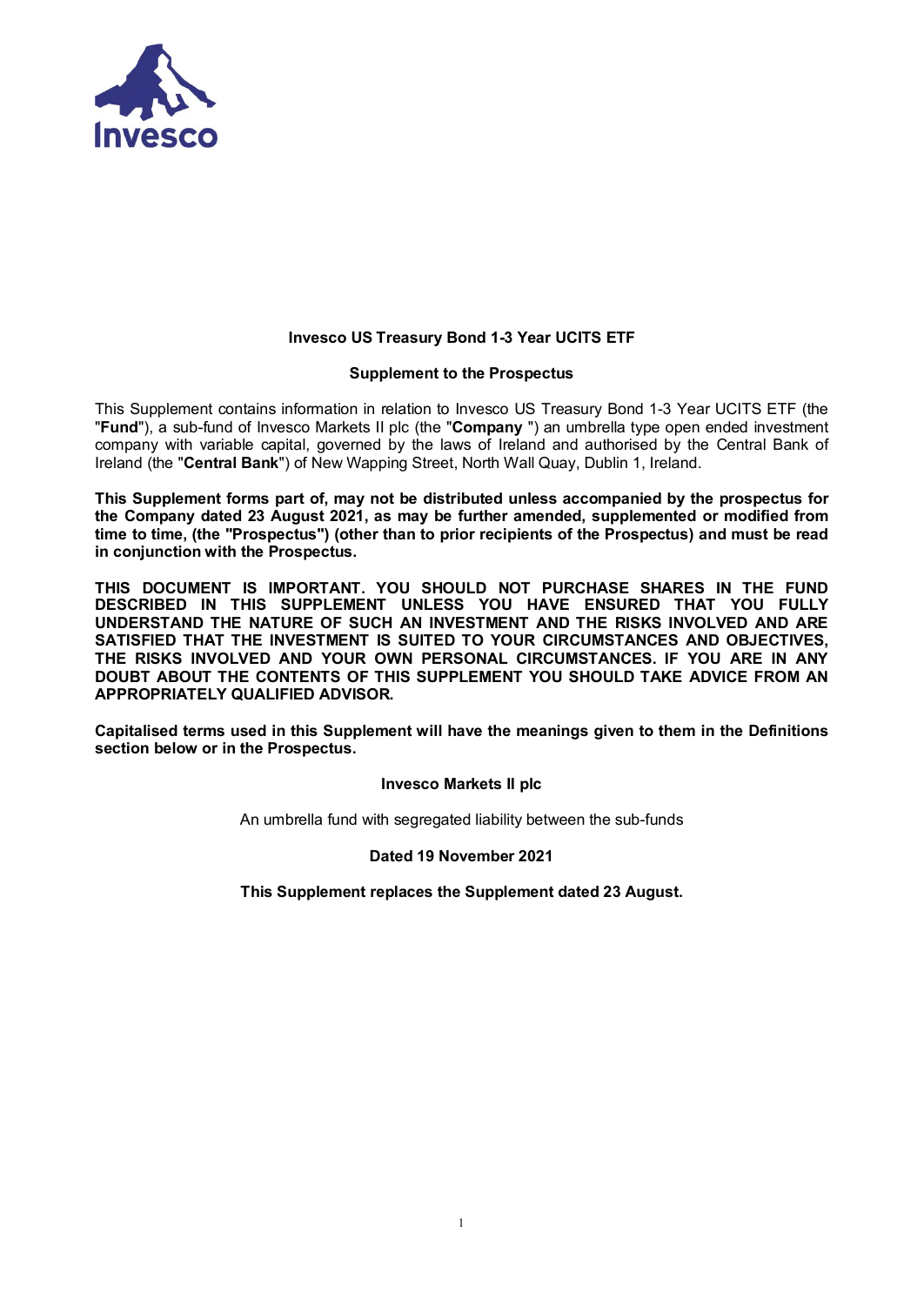# **Suitability of Investment**

**You should inform yourself as to (a) the possible tax consequences, (b) the legal and regulatory requirements, (c) any foreign exchange restrictions or exchange control requirements and (d) any other requisite governmental or other consents or formalities which you might encounter under the laws of the country of your citizenship, residence or domicile and which might be relevant to your purchase, holding or disposal of the Shares.**

**The Shares are not principal protected. The value of the Shares may go up or down and you may not get back the amount you have invested. See the section headed "Risk Factors" of the Prospectus and the section headed "Other Information – Risk Factors" of this Supplement for a discussion of certain risks that should be considered by you.** 

**In addition to investing in transferable securities, the Company may invest on behalf of the Fund in financial derivative instruments ("FDIs"), where applicable.**

**The Fund's Shares purchased on the Secondary Market cannot usually be sold directly back to the Fund. Investors must buy and sell Shares on a Secondary Market with the assistance of an intermediary (e.g. a stockbroker) and may incur fees for doing so. In addition, investors may pay more than the current net asset value when buying Shares and may receive less than the current net asset value when selling them.**

**Certain risks attached to investments in FDIs are set out in the Prospectus under "Risk Factors".**

An investment in the Shares is only suitable for you if you (either alone or with the help of an appropriate financial or other advisor) are able to assess the merits and risks of such an investment and have sufficient resources to be able to bear any losses that may result from such an investment. The contents of this document are not intended to contain and should not be regarded as containing advice relating to legal, taxation, investment or any other matters.

# **Profile of a typical investor**

A typical investor would be one who is a private or institutional investor and is seeking capital appreciation over the long term. Such an investor is also one that is able to assess the merits and risks of an investment in the Shares.

# **Responsibility**

The Directors accept responsibility for the information contained in the Prospectus and this Supplement. To the best of the knowledge and belief of the Directors (who have taken all reasonable care to ensure that such is the case) the information contained in this Supplement when read together with the Prospectus (as complemented, modified or supplemented by this Supplement) is in accordance with the facts as at the date of this Supplement and does not omit anything likely to affect the importance of such information.

# **General**

This Supplement sets out information in relation to the Shares and the Fund. You must also refer to the Prospectus which is separate to this document and describes the Company and provides general information about offers of Shares in the Company. You should not take any action in respect of the Shares unless you have received a copy of the Prospectus. Should there be any inconsistency between the contents of the Prospectus and this Supplement, the contents of this Supplement will, to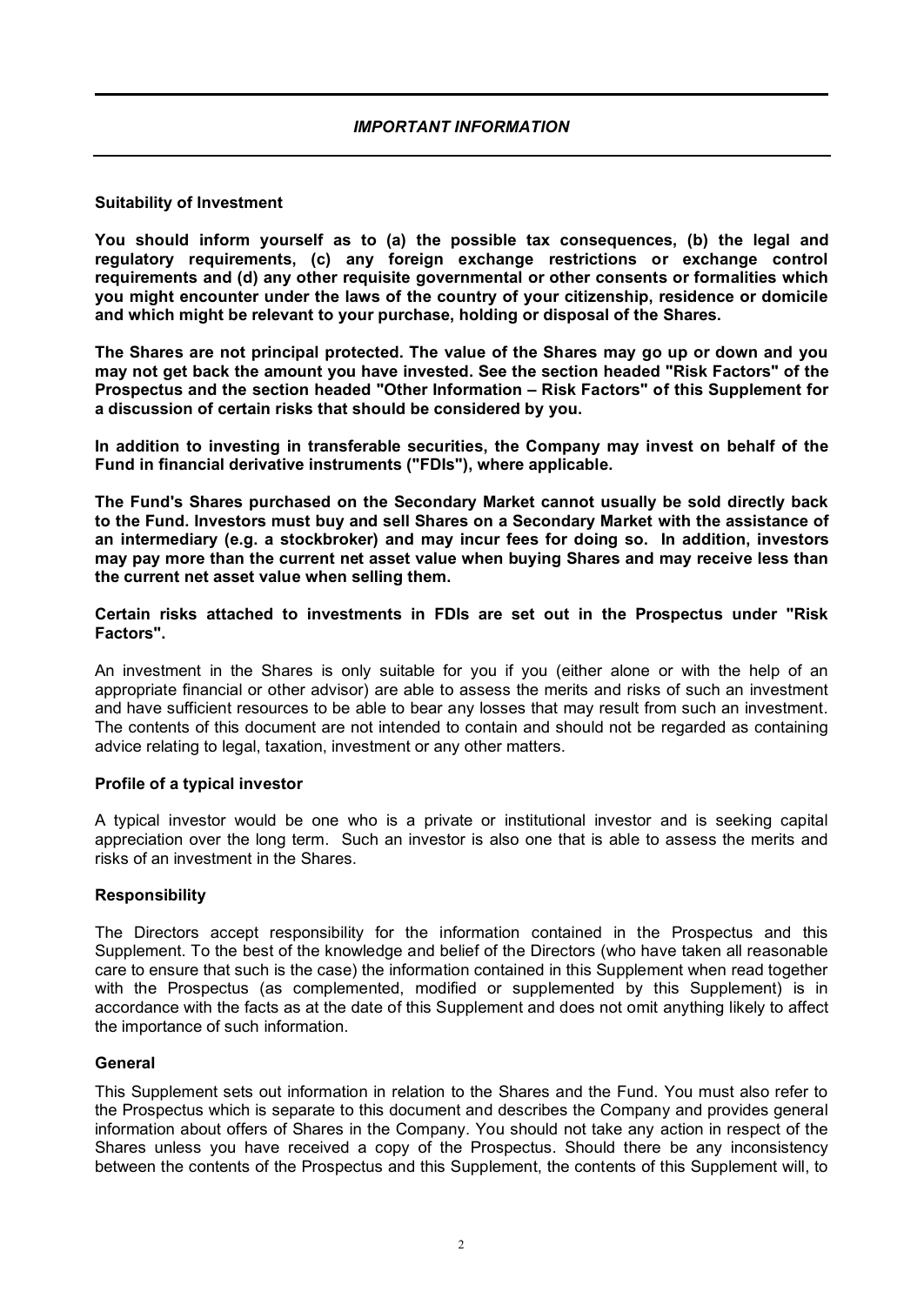the extent of any such inconsistency, prevail. This Supplement and the Prospectus should both be carefully read in their entirety before any investment decision with respect to Shares is made.

As at the date of this document, the Fund has no loan capital (including term loans) outstanding or created but unissued, nor any outstanding mortgages, charges or other borrowings or indebtedness in the nature of borrowings, including bank overdrafts and liabilities under acceptances or acceptance credits, hire purchase or finance lease commitments, or guarantees or other contingent liabilities.

#### **Distribution of this Supplement and Selling Restrictions**

Distribution of this Supplement is not authorised unless accompanied by a copy of the Prospectus and the latest annual report and audited accounts of the Company and the Fund (other than to prior recipients of the Prospectus) and if published after such report, a copy of the then latest semi-annual report and unaudited accounts. The distribution of this Supplement and the offering or purchase of the Shares may be restricted in certain jurisdictions. If you receive a copy of this Supplement and/or the Prospectus you may not treat such document(s) as constituting an offer, invitation or solicitation to you to subscribe for any Shares unless, in the relevant jurisdiction, such an offer, invitation or solicitation could lawfully be made to you without compliance with any registration or other legal requirement other than those with which the Company has already complied. If you wish to apply for the opportunity to purchase any Shares, it is your duty to inform yourself of, and to observe, all applicable laws and regulations of any relevant jurisdiction. In particular, you should inform yourself as to the legal requirements of so applying, and any applicable exchange control regulations and taxes in the countries of your respective citizenship, residence or domicile.

#### **Definitions**

Words and expressions defined in the Prospectus will, unless otherwise defined in this Supplement, have the same meaning when used in this Supplement.

# *TERMS OF THE SHARES REPRESENTING INTERESTS IN THE FUND*

# **Investment Objective of the Fund**

The investment objective of the Fund is to achieve the performance of the Bloomberg US Treasury 1- 3 Year Index (the "**Reference Index**") less fees, expenses and transaction costs.

Further information on the components and selection criteria of the Reference Index is set out below under "**General Description of the Reference Index**".

#### **Investment Policy of the Fund**

In order to achieve the investment objective, the Company will employ a sampling strategy ("**Sampling Strategy**"). In tracking the Reference Index, the Investment Manager applies the Sampling Strategy which includes the use of quantitative analysis, to select securities from the Reference Index using factors such as the index weighted average duration, industry sectors and credit quality.

Where consistent with its investment objective, and in conjunction with the use of a Sampling Strategy the Fund may also hold some securities which are not component securities of the Reference Index, but are of a similar nature to them and whose risk and return characteristics either (a) closely resemble the risk and return characteristics of constituents of the Reference Index or of the Reference Index as a whole, (b) whose addition improves the quality of the replication of the Reference Index, or (c) whose future inclusion into the Reference Index is anticipated. The level of sampling will vary over the life of the Fund depending on asset levels of the Fund, as certain asset levels may make replication uneconomical or impractical, and the nature of the components of the Reference Index. It is generally expected that the Fund will hold less than the total number of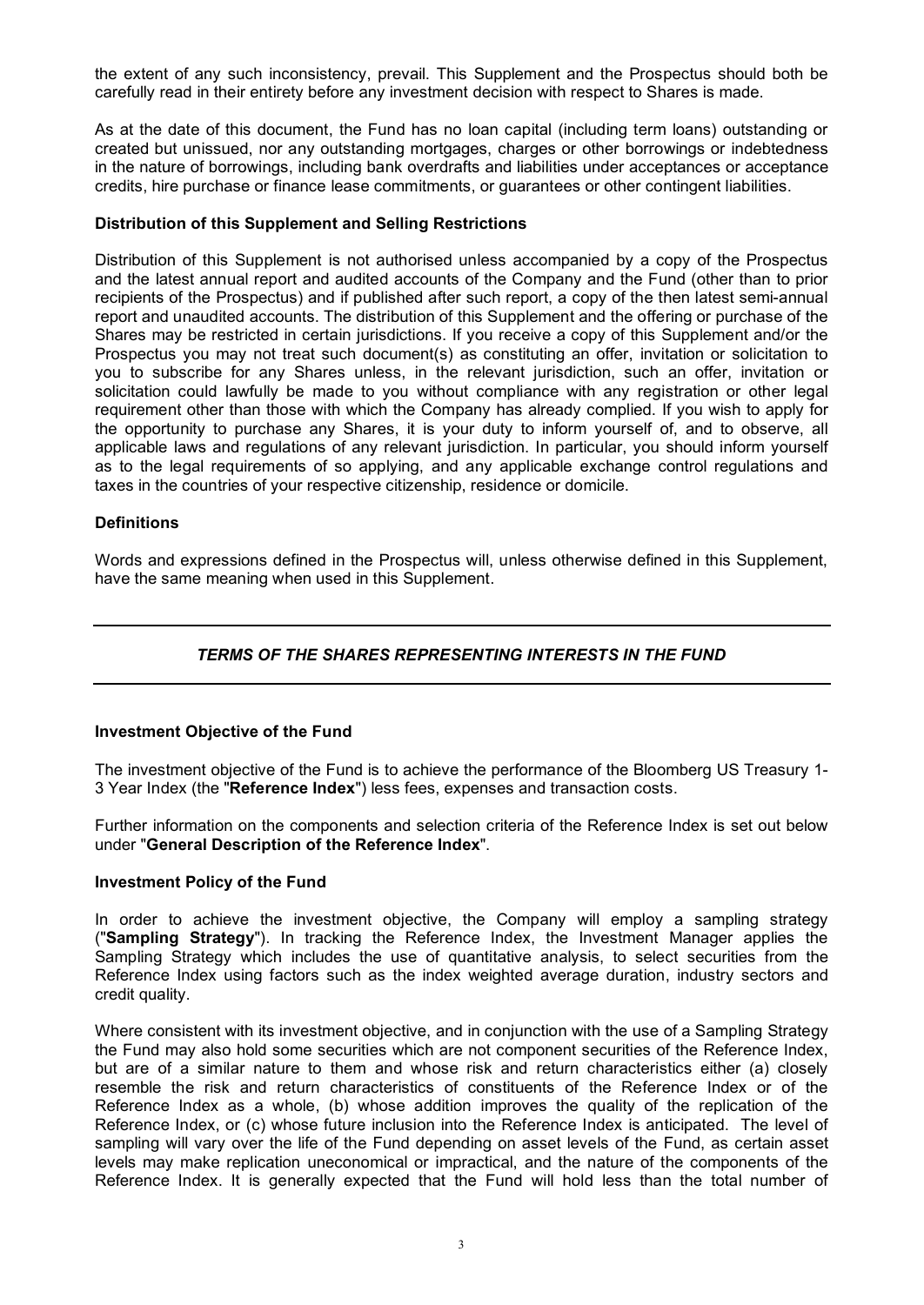securities in the Reference Index however, the Investment Manager reserves the right to hold as many securities as it believes necessary to achieve the Fund's investment objective.

Further information in relation to how the Fund will seek to track the Reference Index is set out in section 4 "**Investment Objective and Policies**" of the Prospectus.

The Fund may hold ancillary liquid assets and use efficient portfolio management techniques in accordance with the requirements of the Central Bank.

The Fund may also engage in transactions in FDIs for hedging and/or efficient portfolio management purposes. The Fund may use the following FDIs listed on a Market or traded OTC, as applicable: options and futures transactions, forward contracts, non-deliverable forwards, spot foreign exchange transactions and contracts for difference. Further details on FDIs and how they may be used are contained in the main part of the Prospectus under "**Appendix III – Efficient Portfolio Management and Use of Financial Derivative Instruments**".

The Fund shall not invest more than 10% of its net assets in other UCITS or other open or closed ended CIS.

With the exception of permitted investment in unlisted securities or in units of open-ended CIS, investment will be limited to the stock exchanges and regulated markets set out in Appendix I of the Prospectus.

Further information relevant to the Fund's investment policy is contained in the main part of the Prospectus under "**Investment Objectives & Policies**" and under "**Investment Restrictions and Permitted Investments**".

The investments underlying the Fund do not take into account the EU criteria for environmentally sustainable economic activities outlined in Regulation (EU) 2020/852 of the European Parliament and of the Council of 18 June 2020 on the establishment of a framework to facilitate sustainable investment.

# **Index Tracking Strategy**

The Manager aims to keep the "Tracking Error" of the Fund (being the standard deviation of the difference in returns between the Fund and the Reference Index) between 0.10% and 1% under normal market conditions. However, exceptional circumstances may arise which cause the Fund's Tracking Error to exceed 1%.

# **Investment Restrictions of the Fund**

Investors in particular must note that the general investment restrictions set out under "**Investment Restrictions and Permitted Investments**" in the Prospectus apply to the Fund.

# **Efficient Portfolio Management**

Further information on efficient portfolio management techniques that may be used by the Fund is contained in the "**Securities Financing Transactions and Swaps**" section below and in the Prospectus under the heading "**Appendix III - Efficient Portfolio Management and use of Financial Derivative Instruments**".

#### **Securities Financing Transactions and Swaps**

The Fund may use certain *'securities financing transactions',* as defined in Regulation 2015/2365 on transparency of securities financing transactions and of reuse and amending Regulation (EU) No 648/2012 ("**SFTR**"), ("**Securities Financing Transactions**"), namely securities lending. The Fund's use of Securities Financing Transactions will be subject to the requirements of SFTR and in accordance with normal market practice, the Central Bank Regulations and any other statutory instrument, regulations, rules, conditions, notices, requirements or guidance of the Central Bank issued from time to time applicable to the Company pursuant to the Regulations ("**Central Bank**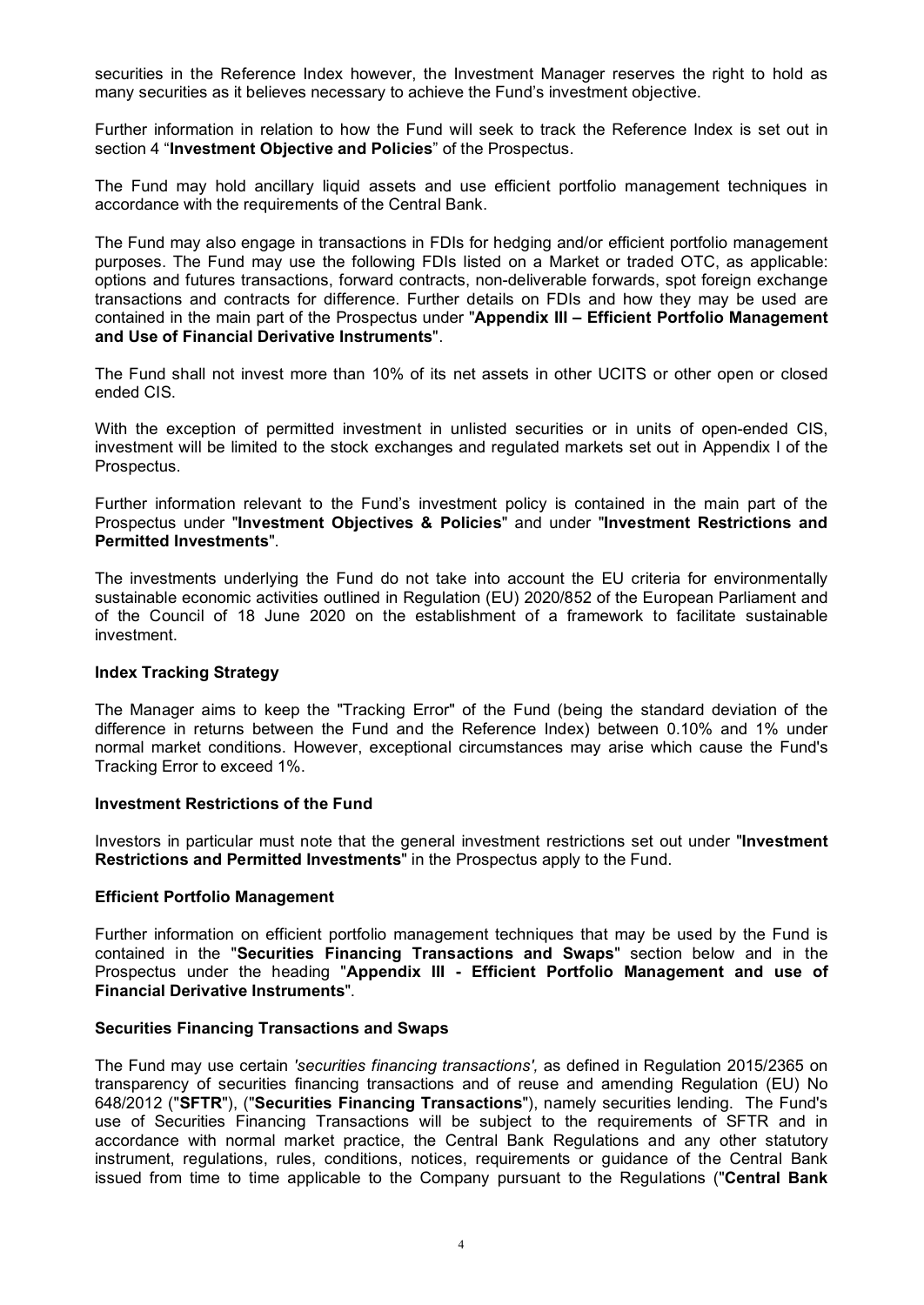**Rules**"). Such Securities Financing Transactions may be entered into for any purpose that is consistent with the investment objective of the Fund, including to generate income or profits in order to increase portfolio returns or to reduce portfolio expenses or risks.

The type of assets that may be held by the Fund in accordance with its investment objective and policies and may be subject to such Securities Financing Transactions are bonds. The maximum proportion of the Fund's assets that may be subject to securities lending is 100%, and the expected proportion of the Fund's assets that may be subject to securities lending is between 0% and 50%.

Securities lending means transactions by which one party transfers securities to the other party subject to a commitment that the other party will return the same or equivalent securities on a future date or when requested to do so by the party transferring the securities, that transaction being considered as securities lending for the party transferring the securities.

All the revenues arising from Securities Financing Transactions and any other efficient portfolio management techniques shall be returned to the Fund following the deduction of any direct and indirect operational costs and fees arising. Such direct and indirect operational costs and fees (which are all fully transparent), which shall not include hidden revenue, shall include fees and expenses payable to securities lending agents engaged by the Company from time to time. Such fees and expenses of any securities lending agents engaged by the Company, which will be at normal commercial rates together with VAT, if any, thereon, will be borne by the Company or the Fund in respect of which the relevant party has been engaged. As of the date of this Supplement, 90% of the revenues arising from securities lending will be returned to the Fund and 10% of the revenues (representing the attendant direct and indirect operational costs and fees of the securities lending agent) will be retained by the securities lending agent. The identity of any securities lending agents engaged by the Company from time to time shall be included in the Company's semi-annual and annual reports.

The types of acceptable counterparty and the diversification requirements are explained in Appendix III of the Prospectus. A Fund may only enter into Securities Financing Transactions with counterparties that have been selected and assessed in accordance with the Central Bank Rules. The acceptable counterparties will be entities with legal personality and located in OECD jurisdictions. They will be subject to ongoing supervision by a public authority, be financially sound and have the necessary organisational structure and resources for the relevant type of transaction.

From time to time, the Fund may engage securities lending agents that are related parties to the Depositary or other service providers of the Company. Such engagement may on occasion cause a conflict of interest with the role of the Depositary or other service provider in respect of the Company. Please refer to Prospectus section "**Potential Conflicts of Interest**" for further details on the conditions applicable to any such related party transactions. The identity of any such related parties will be specifically identified in the Company's semi-annual and annual reports.

Please refer to the "**Risk Factors**" sections in respect of the risks related to Securities Financing Transactions. The risks arising from the use of Securities Financing Transactions shall be adequately captured in the Company's risk management process.

The assets of a Fund that are subject to SFTs and any collateral received are held by the Depositary or its agent.

The Fund will not enter into repurchase and/or reverse repurchase agreements or Swaps.

# **Currency Hedging Policy**

The Fund may enter into transactions for the purposes of hedging the foreign exchange exposure in any hedged Share Classes (identified by "Hdg" in their names). The purpose of the hedging in the hedged Share Classes is to limit, at a Share Class level, the profit or loss generated from foreign exchange exposure when holding an asset in a currency other than the Base Currency of the Fund. This is achieved by the hedged Share Classes employing 30 day rolling forward FX contracts.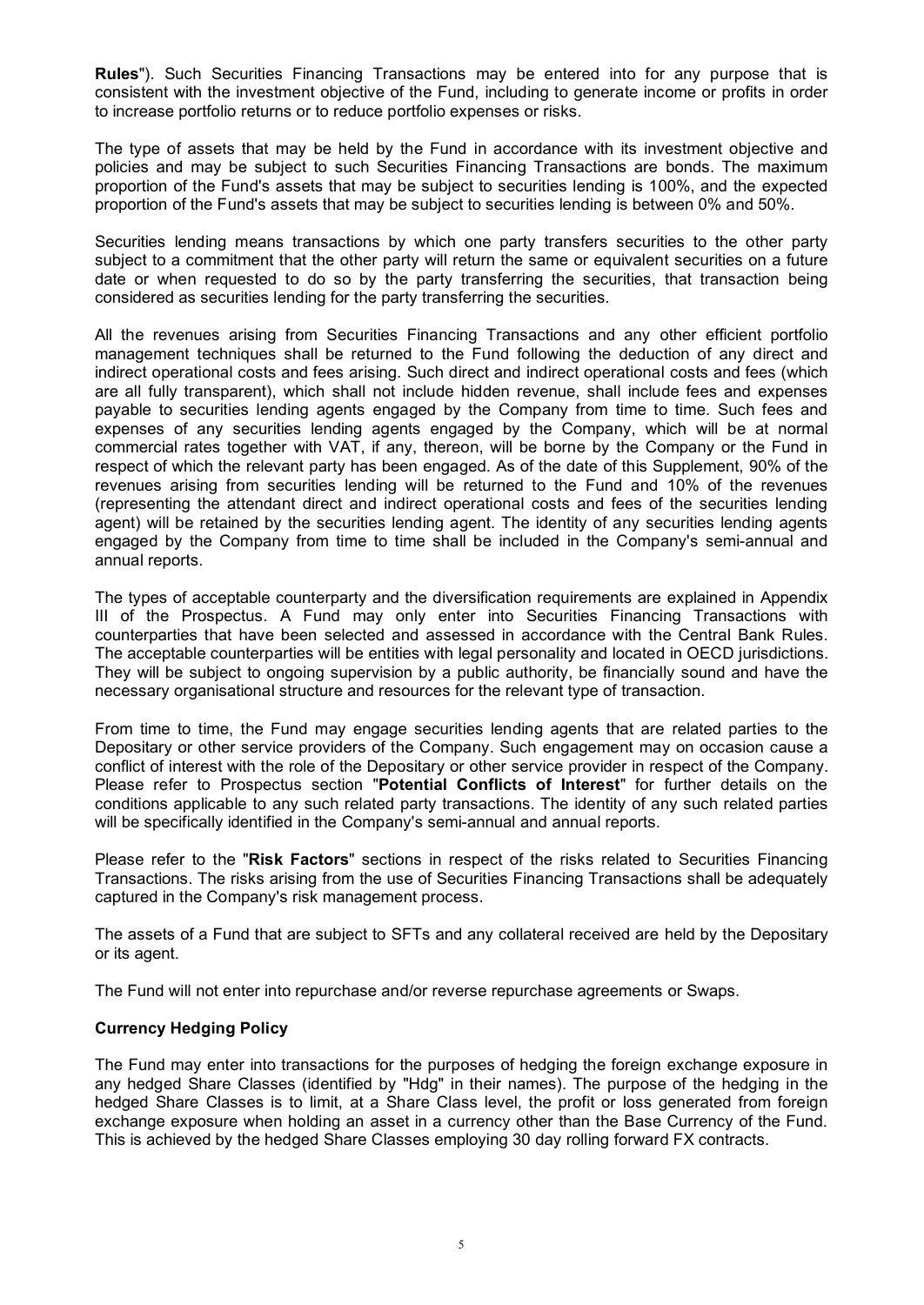All costs and losses arising in relation to such currency hedging transactions will be borne by the hedged Share Class and all gains arising in connection with such hedging transactions will be attributable to the relevant Share Class. Although the Fund may utilise currency hedging transactions in respect of Share Classes, it shall not be obliged to do so and to the extent that it does employ strategies aimed at hedging certain Share Classes, there can be no assurance that such strategies will be effective. The costs and related liabilities/benefits arising from instruments entered into for the purposes of hedging the currency exposure for the benefit of any particular Share Class of the Fund (where the currency of a particular Share Cass is different to the Base Currency of the Fund) shall be attributable exclusively to the Share Class. Under exceptional circumstances, such as, but not limited to, where it is reasonably expected that the cost of performing the hedge will be in excess of the benefit derived and therefore detrimental to Shareholders, the Company may decide not to hedge the currency exposure of such Share Classes.

Where the Investment Manager seeks to hedge against currency fluctuations, while not intended, this could result in over-hedged or under-hedged positions due to external factors outside the control of the Company. However, over-hedged positions will not exceed 105% of the Net Asset Value of the relevant Share Class and hedged positions will be kept under review to ensure that over-hedged positions do not exceed the permitted level and that under-hedged positions do not fall short of 95% of the portion of the Net Asset Value of the relevant Share Class. This review will also incorporate a procedure to ensure that positions in excess of 100% of Net Asset Value will not be carried forward from month to month.

Further information on currency hedging at Share Class level is contained in the main body of the Prospectus under the heading "**Hedged Classes**".

# **Collateral Policy**

- (a) Non-Cash Collateral: In addition to the requirements for valuation of non-cash collateral in the Prospectus, subject to any agreement on valuation made with the counterparty, collateral posted to a recipient counterparty for the benefit of the Fund will be valued daily at mark-tomarket value.
- (b) Issuer Credit Quality: In addition to the requirement for Issuer Credit Quality set out in the Prospectus, assets provided by the Fund on a title transfer basis shall no longer belong to the Fund and shall pass outside the custodial network. The counterparty may use those assets at its absolute discretion. Assets provided to a counterparty other than on a title transfer basis shall be held by the Depositary or a duly appointed sub-depositary.

Further information on the criteria which collateral received by the Fund must meet is contained in the main body of the Prospectus under the heading "**Non-Cash Collateral**".

- (c) Collateral Posted by the Fund: In addition to the requirements in respect of collateral posted to a counterparty in the Prospectus, collateral posted to a counterparty by or on behalf of the Fund will consist of such collateral as is agreed with the counterparty from time to time and may include any types of assets held by the Fund.
- (d) Valuation: Information in respect of the collateral valuation methodology used by the Company can be found in the Prospectus under the heading "**Appendix III - Efficient Portfolio Management and use of Financial Derivative Instruments**". The rationale for the use of this collateral valuation methodology is primarily to guard against the price volatility of assets being received by the Fund as collateral.

The risk exposure of the Fund to counterparties will remain within the limits prescribed in the Prospectus under "**Appendix II - Investment Restrictions Applicable to the Funds under the Regulations"**.

Further information on the collateral policy is contained in Appendix III to the Prospectus under the heading "**Collateral Policy**".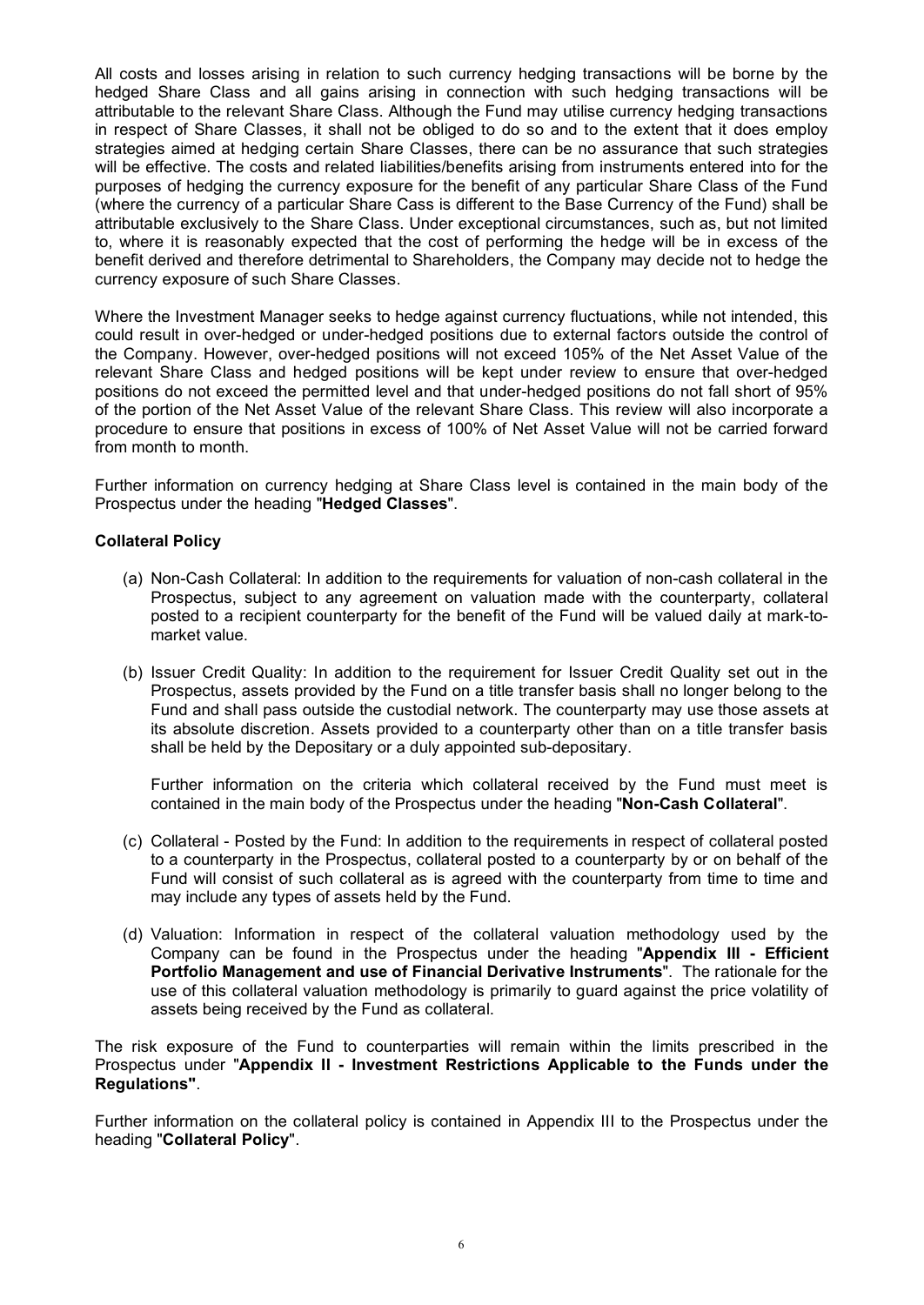# **Borrowing and Leverage**

The Company on behalf of the Fund may borrow up to 10% of the Net Asset Value of the Fund on a temporary basis. Such borrowings may only be used for short term liquidity purposes to cover the redemption of Shares. Further information on Borrowing and Leverage is contained in the main body of the Prospectus under the heading "**Borrowing and Lending Powers**" and "**Leverage**" respectively.

The Company will use the commitment approach for the purposes of calculating global exposure for the Fund. The Fund's total exposure to the Reference Index will be limited to 100% of Net Asset Value.

While it is not the Investment Manager's intention to leverage the Fund, any leverage resulting from the use of FDIs will be done in accordance with the Regulations.

# **Dividend Policy**

Dividends will be declared on a quarterly basis for the Dist Shares, the EUR Hdg Dist Shares, the GBP Hdg Dist Shares, the CHF Hdg Dist Shares and the MXN Hdg Dist Shares in accordance with the general provisions set out in the Prospectus under the heading "**Dividend Policy**" and Shareholders will be notified in advance of the date on which dividends will be paid. Distributions will not be made in respect of the Acc Shares, the EUR Hdg Acc Shares, the GBP Hdg Acc Shares, the CHF Hdg Acc Shares and the MXN Hdg Acc Shares and income and other profits will be accumulated and reinvested in respect of those Shares.

# **Trading**

Application will be made to Euronext Dublin and/or the London Stock Exchange and/or such other exchanges as the Directors may determine from time to time (the "**Relevant Stock Exchanges**") for listing and/or admission to trading of the Shares issued and available to be issued on the main market of each of the Relevant Stock Exchanges on or about the Launch Date. This Supplement and the Prospectus together comprise listing particulars for the purposes of trading on the main market of each of the Relevant Stock Exchanges.

# **Exchange Traded Fund**

The Fund is an Exchange Traded Fund ("**ETF**"). The Shares of this Fund are fully transferable among investors and will be listed and/or traded on the Relevant Stock Exchanges. It is envisaged that Shares will be bought and sold by private and institutional investors in the Secondary Market in the same way as the ordinary shares of a listed trading company.

| <b>Type</b>          | Open-ended.                                                                                                                                                                                                                                                                                                                                                                                                                                                                                                                                                                                                                    |
|----------------------|--------------------------------------------------------------------------------------------------------------------------------------------------------------------------------------------------------------------------------------------------------------------------------------------------------------------------------------------------------------------------------------------------------------------------------------------------------------------------------------------------------------------------------------------------------------------------------------------------------------------------------|
| <b>Base Currency</b> | <b>USD</b>                                                                                                                                                                                                                                                                                                                                                                                                                                                                                                                                                                                                                     |
| <b>Business Day</b>  | A day (other than a Saturday or Sunday) on which the United States<br>Federal Reserve System is open or such other day or days that the<br>Directors may determine and notify to Shareholders in advance.                                                                                                                                                                                                                                                                                                                                                                                                                      |
| <b>Dealing Day</b>   | Any Business Day. However, some Business Days will not be Dealing<br>Days where, for example, markets on which the Fund's assets are listed<br>or traded or markets relevant to the Reference Index are closed provided<br>there is at least one Dealing Day per fortnight, subject always to the<br>Directors' discretion to temporarily suspend the determination of the Net<br>Asset Value and the sale, conversion and/or redemption of Shares in the<br>Company or the Fund in accordance with the provisions of the<br>Prospectus and the Articles.<br>The Investment Manager produces dealing calendars which detail in |

# **General Information Relating to the Fund**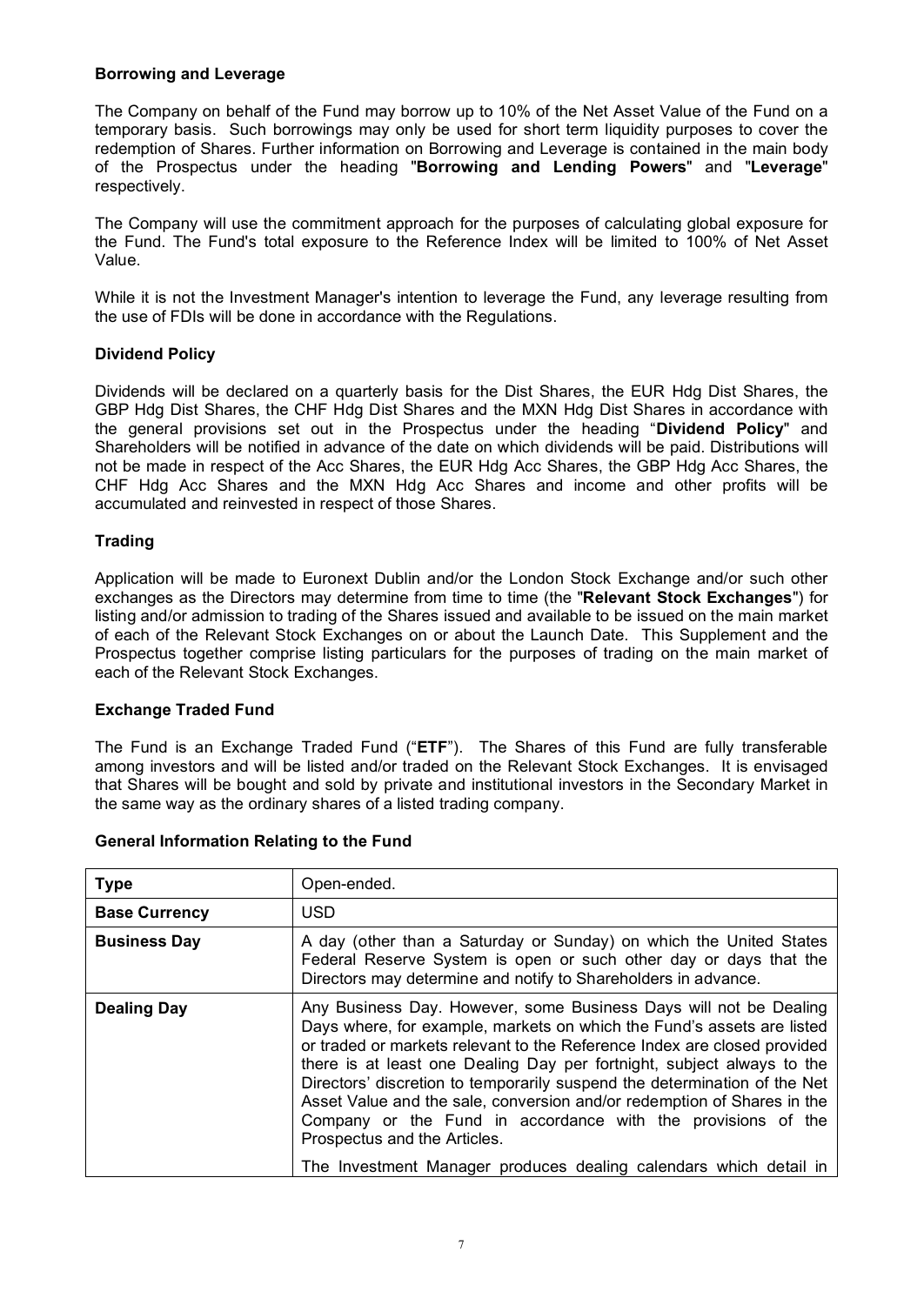|                                                              | advance the Dealing Days for each Fund. The dealing calendar may be<br>amended from time to time by the Investment Manager where, for<br>example, the relevant market operator, regulator or exchange (as<br>applicable) declares a relevant market closed for trading and/or<br>settlement (such closure may be made with little or no notice to the<br>Investment Manager).                    |
|--------------------------------------------------------------|--------------------------------------------------------------------------------------------------------------------------------------------------------------------------------------------------------------------------------------------------------------------------------------------------------------------------------------------------------------------------------------------------|
|                                                              | The dealing calendar for the Fund is available from the Manager.                                                                                                                                                                                                                                                                                                                                 |
| <b>Dealing Deadline</b>                                      | 4.30 p.m. (Dublin time) on the relevant Dealing Day or such other time as<br>the Investment Manager may, in consultation with the Directors,<br>determine and is notified to Shareholders by the Company provided<br>always that the Dealing Deadline will be before the Valuation Point. No<br>subscription, exchange or redemption applications may be accepted<br>after the Dealing Deadline. |
| Subscriptions,<br><b>Exchanges and</b><br><b>Repurchases</b> | All subscriptions, exchanges and repurchases can only take place<br>through an Authorised Participant or other representative appointed by<br>the Company in the relevant jurisdiction.                                                                                                                                                                                                          |
| <b>Launch date</b>                                           | The Dist Share Class launched on 14 January 2019. The GBP Hdg Dist<br>Share Class was launched on 1 July 2019.                                                                                                                                                                                                                                                                                   |
| <b>Initial Offer Period</b>                                  | The Initial Offer Period in respect of the Dist Share Class and GBP Hdg<br>Dist Share Class has closed.                                                                                                                                                                                                                                                                                          |
|                                                              | The Initial Offer Period in respect of each other Share Class will start at<br>9.00a.m. (Dublin time) on 13 October 2020 and close at 5.00 p.m.<br>(Dublin time) on 13 April 2021 or such earlier or later date as the<br>Directors may determine.                                                                                                                                               |
| <b>Minimum Fund Size</b>                                     | USD 30,000,000                                                                                                                                                                                                                                                                                                                                                                                   |
| <b>Valuation Point</b>                                       | 4.00 p.m. (New York time) on the relevant Dealing Day by reference to<br>which the Net Asset Value per Share of the Fund is determined. At all<br>times the Valuation Point will be after the Dealing Deadline.                                                                                                                                                                                  |
|                                                              | The value of any investments which are listed or dealt in on a Market<br>shall be the closing bid price on the relevant Market at the Valuation<br>Point.                                                                                                                                                                                                                                        |
| <b>Settlement Date</b>                                       | 2 Business Days after the relevant Dealing Day.                                                                                                                                                                                                                                                                                                                                                  |
| <b>Website</b>                                               | etf.invesco.com Information on portfolio composition and details on the<br>indicative net asset value are set out on the Website.                                                                                                                                                                                                                                                                |

# **Description of the Shares**

| <b>Share Class</b>                                                                                          | "Dist"                                                        |
|-------------------------------------------------------------------------------------------------------------|---------------------------------------------------------------|
| <b>Share Class Currency</b>                                                                                 | <b>USD</b>                                                    |
| <b>Initial Issue Price</b>                                                                                  | Initial Issue Price: 40 USD per Share.                        |
| <b>Minimum Initial Subscription, Minimum</b><br><b>Subscription and Minimum Redemption</b><br><b>Amount</b> | Shares unless the Directors determine<br>25.000<br>otherwise. |
| <b>Minimum Holding</b>                                                                                      | N/A                                                           |

| <b>Share Class</b>          | "Acc" |
|-----------------------------|-------|
| <b>Share Class Currency</b> | USD   |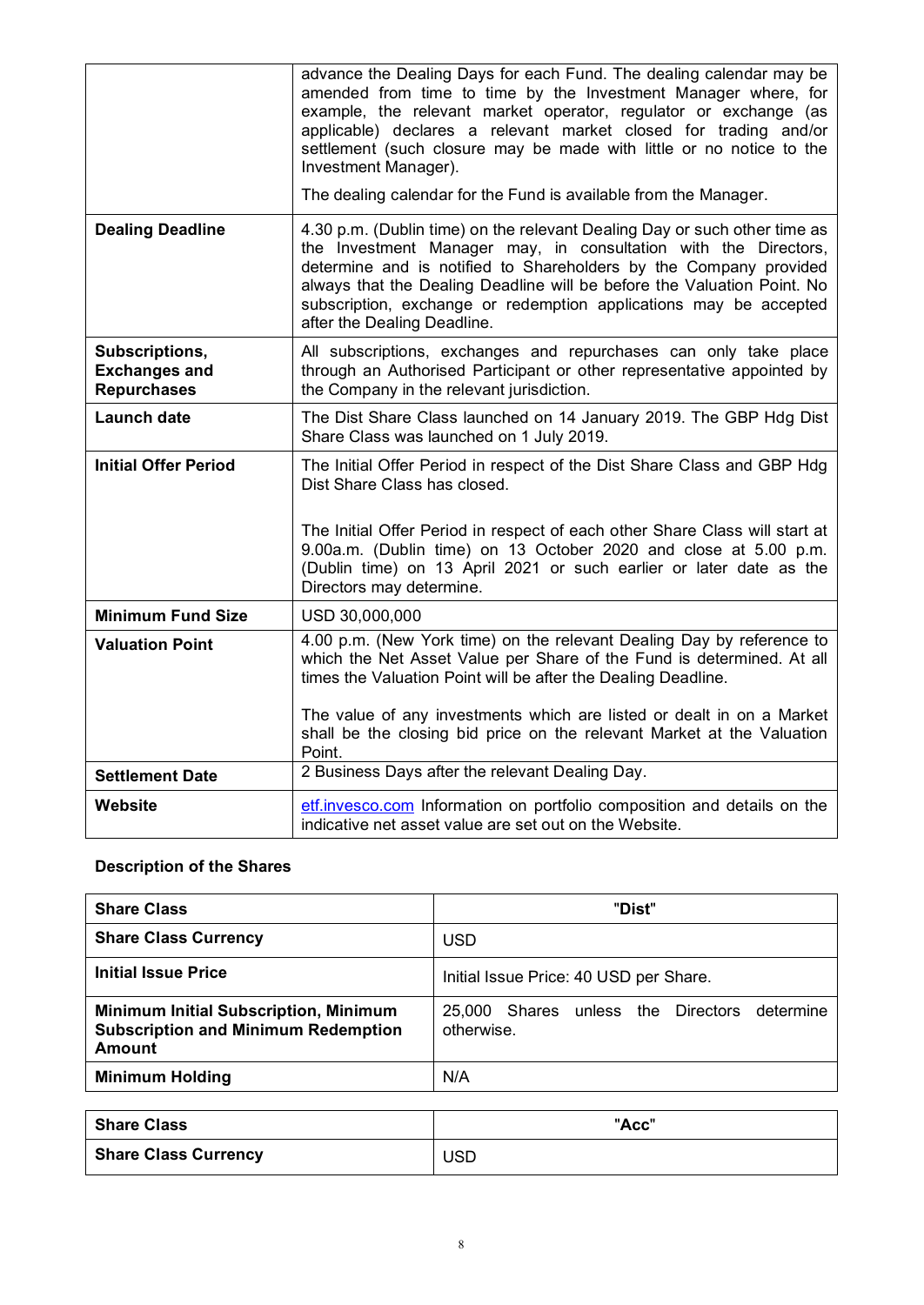| <b>Initial Issue Price</b>                                                                           | Initial Issue Price: 40 USD per Share.                        |  |  |
|------------------------------------------------------------------------------------------------------|---------------------------------------------------------------|--|--|
| <b>Minimum Initial Subscription, Minimum</b><br><b>Subscription and Minimum Redemption</b><br>Amount | Shares unless the Directors determine<br>25.000<br>otherwise. |  |  |
| <b>Minimum Holding</b>                                                                               | N/A                                                           |  |  |

| <b>Share Class</b>                                                                                          | "EUR Hdg Dist"                                             |
|-------------------------------------------------------------------------------------------------------------|------------------------------------------------------------|
| <b>Share Class Currency</b>                                                                                 | <b>EUR</b>                                                 |
| Initial Issue Price                                                                                         | Initial Issue Price: 40 EUR per Share.                     |
| <b>Minimum Initial Subscription, Minimum</b><br><b>Subscription and Minimum Redemption</b><br><b>Amount</b> | 25,000 Shares unless the Directors determine<br>otherwise. |
| <b>Minimum Holding</b>                                                                                      | N/A                                                        |

| <b>Share Class</b>                                                                                          | "EUR Hdg Acc"                                                    |
|-------------------------------------------------------------------------------------------------------------|------------------------------------------------------------------|
| <b>Share Class Currency</b>                                                                                 | <b>EUR</b>                                                       |
| <b>Initial Issue Price</b>                                                                                  | Initial Issue Price: 40 EUR per Share.                           |
| <b>Minimum Initial Subscription, Minimum</b><br><b>Subscription and Minimum Redemption</b><br><b>Amount</b> | Shares unless the Directors<br>determine<br>25.000<br>otherwise. |
| <b>Minimum Holding</b>                                                                                      | N/A                                                              |

| <b>Share Class</b>                                                                                          | "GBP Hdg Dist"                                             |
|-------------------------------------------------------------------------------------------------------------|------------------------------------------------------------|
| <b>Share Class Currency</b>                                                                                 | <b>GBP</b>                                                 |
| <b>Initial Issue Price</b>                                                                                  | Initial Issue Price: 40 GBP per Share.                     |
| <b>Minimum Initial Subscription, Minimum</b><br><b>Subscription and Minimum Redemption</b><br><b>Amount</b> | 25,000 Shares unless the Directors determine<br>otherwise. |
| <b>Minimum Holding</b>                                                                                      | N/A                                                        |

| <b>Share Class</b>                                                                                          | "GBP Hdg Acc"                                                 |
|-------------------------------------------------------------------------------------------------------------|---------------------------------------------------------------|
| <b>Share Class Currency</b>                                                                                 | <b>GBP</b>                                                    |
| <b>Initial Issue Price</b>                                                                                  | Initial Issue Price: 40 GBP per Share.                        |
| <b>Minimum Initial Subscription, Minimum</b><br><b>Subscription and Minimum Redemption</b><br><b>Amount</b> | 25,000 Shares unless the Directors<br>determine<br>otherwise. |
| <b>Minimum Holding</b>                                                                                      | N/A                                                           |

| <b>Share Class</b>          | "CHF Hdg Dist"                         |
|-----------------------------|----------------------------------------|
| <b>Share Class Currency</b> | <b>CHF</b>                             |
| <b>Initial Issue Price</b>  | Initial Issue Price: 40 CHF per Share. |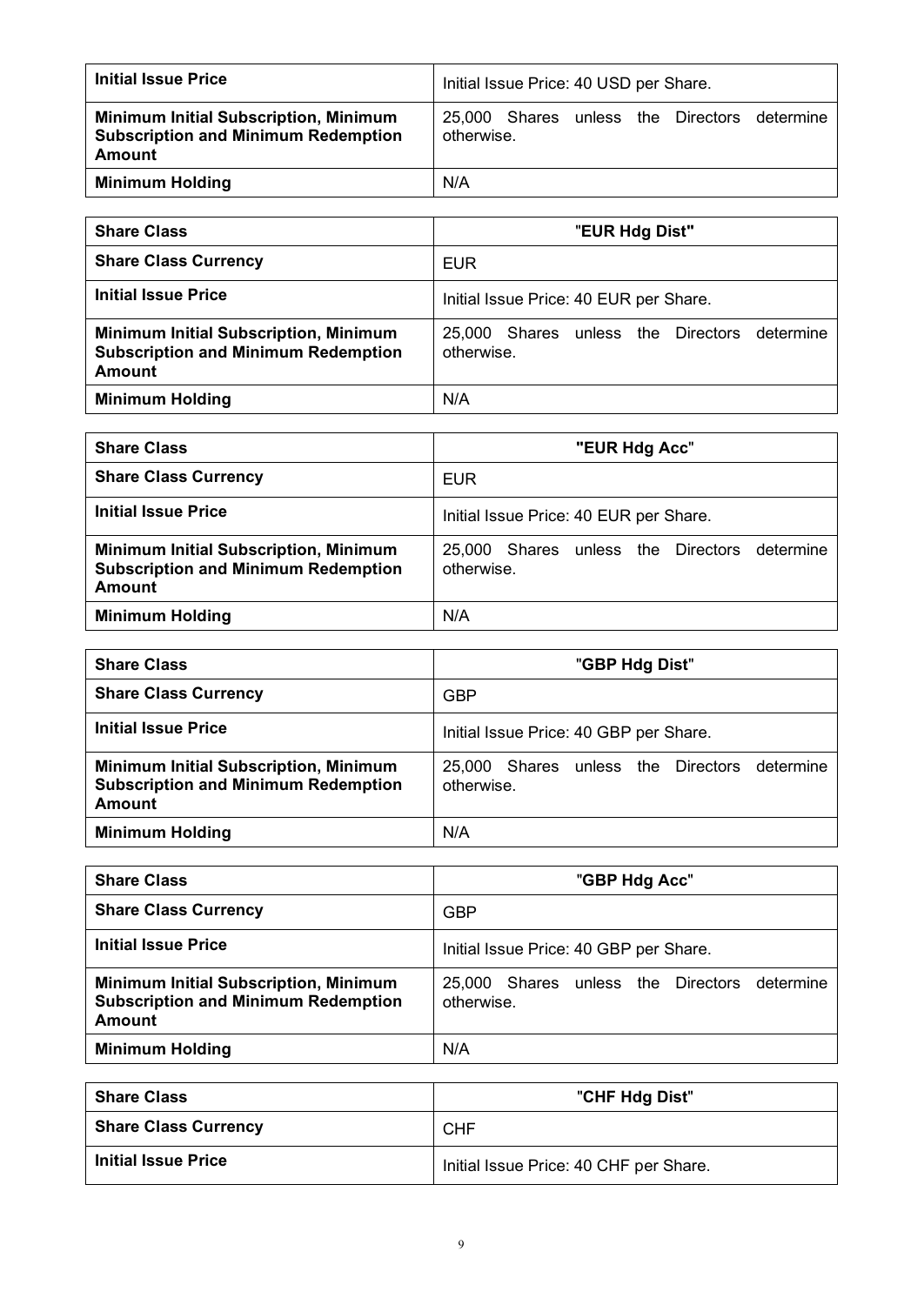| <b>Minimum Initial Subscription, Minimum</b><br><b>Subscription and Minimum Redemption</b><br>Amount | 25.000<br>otherwise. | Shares |  | unless the Directors | determine |
|------------------------------------------------------------------------------------------------------|----------------------|--------|--|----------------------|-----------|
| <b>Minimum Holding</b>                                                                               | N/A                  |        |  |                      |           |

| <b>Share Class</b>                                                                                          | "CHF Hdg Acc"                                              |
|-------------------------------------------------------------------------------------------------------------|------------------------------------------------------------|
| <b>Share Class Currency</b>                                                                                 | <b>CHF</b>                                                 |
| Initial Issue Price                                                                                         | Initial Issue Price: 40 CHF per Share.                     |
| <b>Minimum Initial Subscription, Minimum</b><br><b>Subscription and Minimum Redemption</b><br><b>Amount</b> | 25,000 Shares unless the Directors determine<br>otherwise. |
| <b>Minimum Holding</b>                                                                                      | N/A                                                        |

| <b>Share Class</b>                                                                                          | "MXN Hdg Dist"                                                      |
|-------------------------------------------------------------------------------------------------------------|---------------------------------------------------------------------|
| <b>Share Class Currency</b>                                                                                 | <b>MXN</b>                                                          |
| <b>Initial Issue Price</b>                                                                                  | Initial Issue Price: 2,000 MXN per Share.                           |
| <b>Minimum Initial Subscription, Minimum</b><br><b>Subscription and Minimum Redemption</b><br><b>Amount</b> | determine<br>Shares<br>unless the Directors<br>25.000<br>otherwise. |
| <b>Minimum Holding</b>                                                                                      | N/A                                                                 |

| <b>Share Class</b>                                                                                          | "MXN Hdg Acc"                                                    |
|-------------------------------------------------------------------------------------------------------------|------------------------------------------------------------------|
| <b>Share Class Currency</b>                                                                                 | <b>MXN</b>                                                       |
| <b>Initial Issue Price</b>                                                                                  | Initial Issue Price: 2,000 MXN per Share.                        |
| <b>Minimum Initial Subscription, Minimum</b><br><b>Subscription and Minimum Redemption</b><br><b>Amount</b> | determine<br>Shares unless the Directors<br>25.000<br>otherwise. |
| <b>Minimum Holding</b>                                                                                      | N/A                                                              |

Additional share classes including hedged share classes may be added to the Fund, subject to prior notification and the approval of the Central Bank, and will be set out in a revised supplement.

# **Intra-Day Portfolio Value (**"**iNAV**"**)**

Further information on intra-day portfolio value is contained in the main body of the Prospectus under the heading "**Intra-Day Portfolio Value**".

#### **Fees and Expenses**

The following fees will be incurred on each Share by Shareholders (which accordingly will not be incurred by the Company on behalf the Fund and will not affect the Net Asset Value of the Fund):

| <b>Share Class</b>         | <b>All Share Classes</b> |
|----------------------------|--------------------------|
| <b>Subscription Charge</b> | Up to $5%$               |
| <b>Redemption Charge</b>   | Up to $3%$               |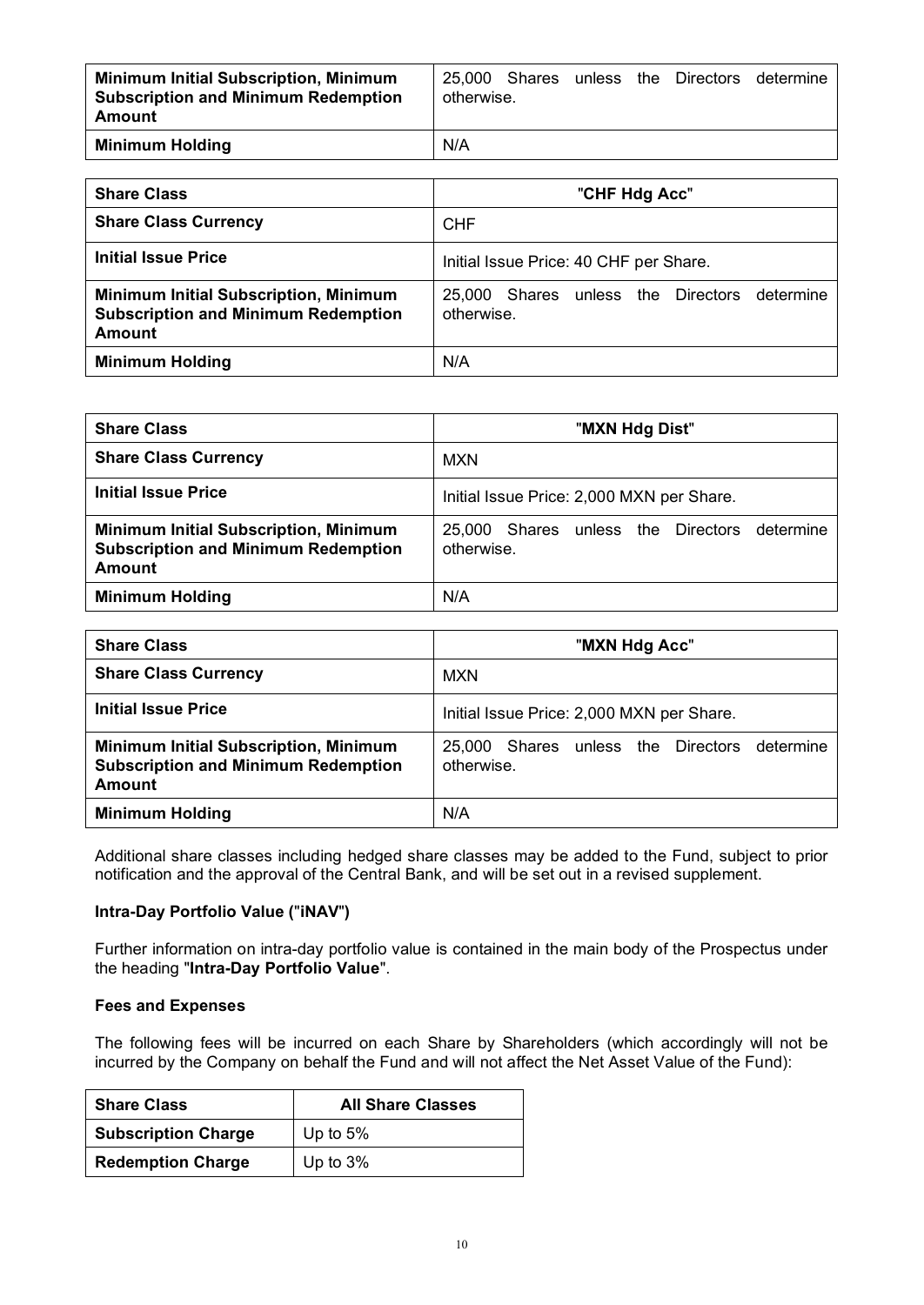The Subscription Charge is deducted from the investment amount received from an investor for subscription for Shares. Such Subscription Charge is payable to the Manager.

The following fees and expenses will be incurred by the Company on behalf of the Fund and will affect the Net Asset Value of the relevant Share Class of the Fund.

| <b>Share Class</b> | "Dist"                                                                                                   |
|--------------------|----------------------------------------------------------------------------------------------------------|
| Management Fee     | Up to 0.06% per annum or<br>such lower amount as may<br>be advised to Shareholders<br>from time to time. |
| <b>Share Class</b> | "Acc"                                                                                                    |
| Management Fee     | Up to 0.06% per annum or<br>such lower amount as may<br>be advised to Shareholders<br>from time to time. |

| <b>Share Class</b> | "EUR Hdg Dist"                                                                                           |
|--------------------|----------------------------------------------------------------------------------------------------------|
| Management Fee     | Up to 0.10% per annum or<br>such lower amount as may<br>be advised to Shareholders<br>from time to time. |

| <b>Share Class</b> | "EUR Hdg Acc"                                                                                            |
|--------------------|----------------------------------------------------------------------------------------------------------|
| Management Fee     | Up to 0.10% per annum or<br>such lower amount as may<br>be advised to Shareholders<br>from time to time. |

| <b>Share Class</b> | "GBP Hdg Dist"                                                                                           |
|--------------------|----------------------------------------------------------------------------------------------------------|
| Management Fee     | Up to 0.10% per annum or<br>such lower amount as may<br>be advised to Shareholders<br>from time to time. |

| <b>Share Class</b> | "GBP Hdg Acc"                                                                                            |
|--------------------|----------------------------------------------------------------------------------------------------------|
| Management Fee     | Up to 0.10% per annum or<br>such lower amount as may<br>be advised to Shareholders<br>from time to time. |

| <b>Share Class</b> | "CHF Hdg Dist"                                                                                           |
|--------------------|----------------------------------------------------------------------------------------------------------|
| Management Fee     | Up to 0.10% per annum or<br>such lower amount as may<br>be advised to Shareholders<br>from time to time. |

| <b>Share Class</b> | "CHF Hdg Acc"                                                                                            |
|--------------------|----------------------------------------------------------------------------------------------------------|
| Management Fee     | Up to 0.10% per annum or<br>such lower amount as may<br>be advised to Shareholders<br>from time to time. |

| <b>Share Class</b> | "MXN Hdg Dist"                                                                     |
|--------------------|------------------------------------------------------------------------------------|
| Management Fee     | Up to 0.10% per annum or<br>such lower amount as may<br>be advised to Shareholders |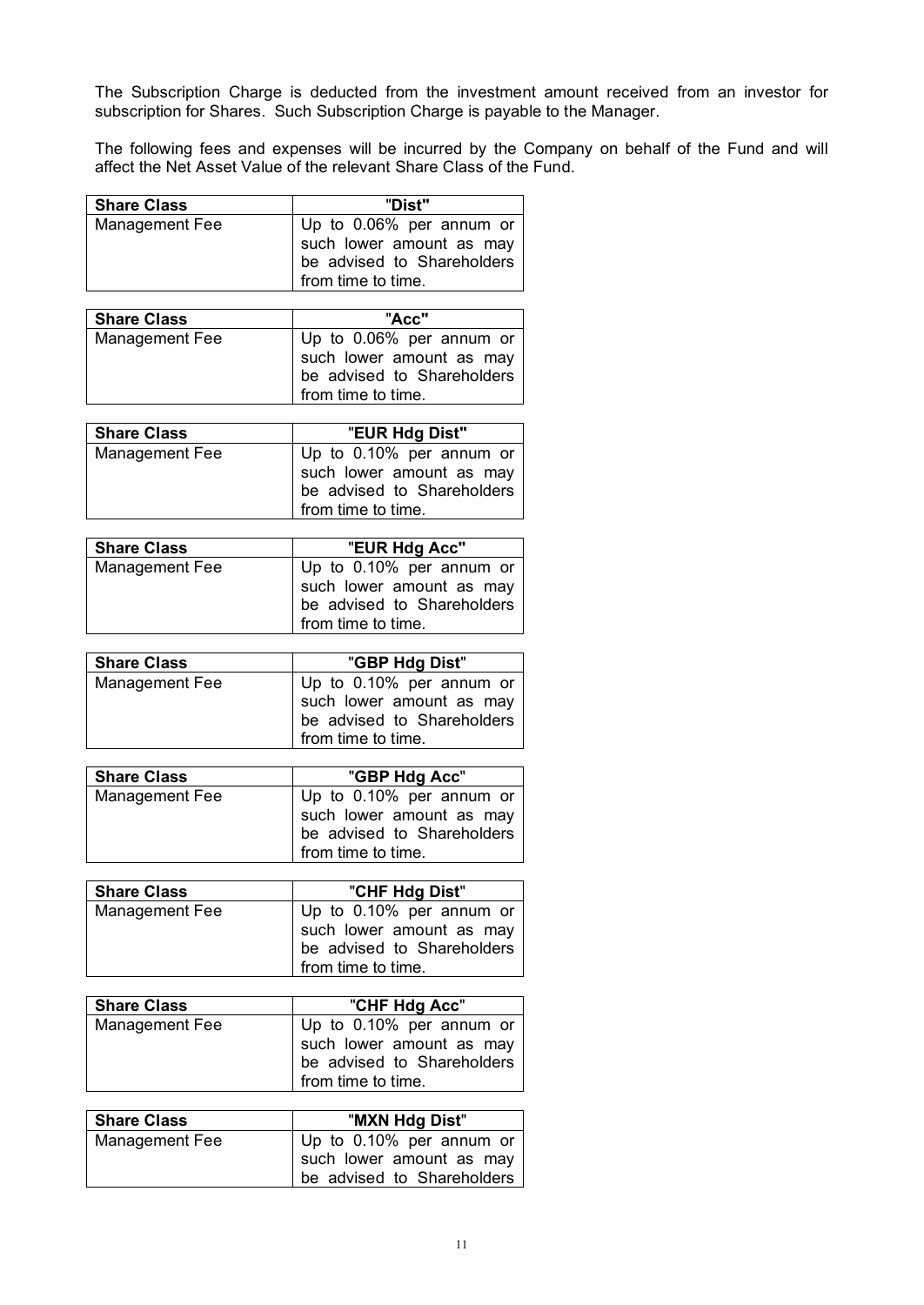|                    | $11 \cup 111$ the contribution of $10 \cup 111$                                                          |
|--------------------|----------------------------------------------------------------------------------------------------------|
|                    |                                                                                                          |
| <b>Share Class</b> | "MXN Hdg Acc"                                                                                            |
| Management Fee     | Up to 0.10% per annum or<br>such lower amount as may<br>be advised to Shareholders<br>from time to time. |

from time to time

The Management Fee, a percentage of the Net Asset Value of the relevant Class of Shares (plus VAT, if any), is payable by the Company out of the Fund Assets to the Manager. The Management Fee will accrue on each day and will be calculated on each Dealing Day and paid monthly in arrears. The Manager will pay out of its fees (and not out of the assets of the Fund) the fees and expenses (where appropriate) of the Investment Manager, the Administrator, the Depositary, the Directors and the ordinary fees, expenses and costs incurred by the Fund that include Setting Up Costs and Other Administrative Expenses as described in the Prospectus.

Where a distribution fee, commission or other monetary benefit is received by the Fund, the Manager or any person acting on behalf of the Fund or the Manager of the Fund, the fee, commission or other monetary benefit shall be paid into the assets of the Fund.

Dilution Levy: The Fund will not apply a dilution levy.

This section headed "**Fees and Expenses**" should be read in conjunction with the section headed "**Fees and Expenses**" in the Prospectus.

# **Exchange of Shares**

Shareholders may apply to exchange on any Dealing Day all or part of their holding of Shares of any Class of the Fund (the "**Original Class**") for Shares of another Class of the Fund which is being offered at that time (the "**New Class**") provided that all the criteria for applying for Shares in the New Class have been met.

The general provisions and procedures relating to redemptions will apply equally to exchanges. All exchanges will be treated as a redemption of the Shares of the Original Class and application to the purchase of Shares of the New Class, save that no Subscription Charge or Redemption Charge will be payable. Exchanges of Shares may be subject to an Exchange Charge of up to 3% of the Repurchase Price for the total number of Shares in the Original Class to be repurchased.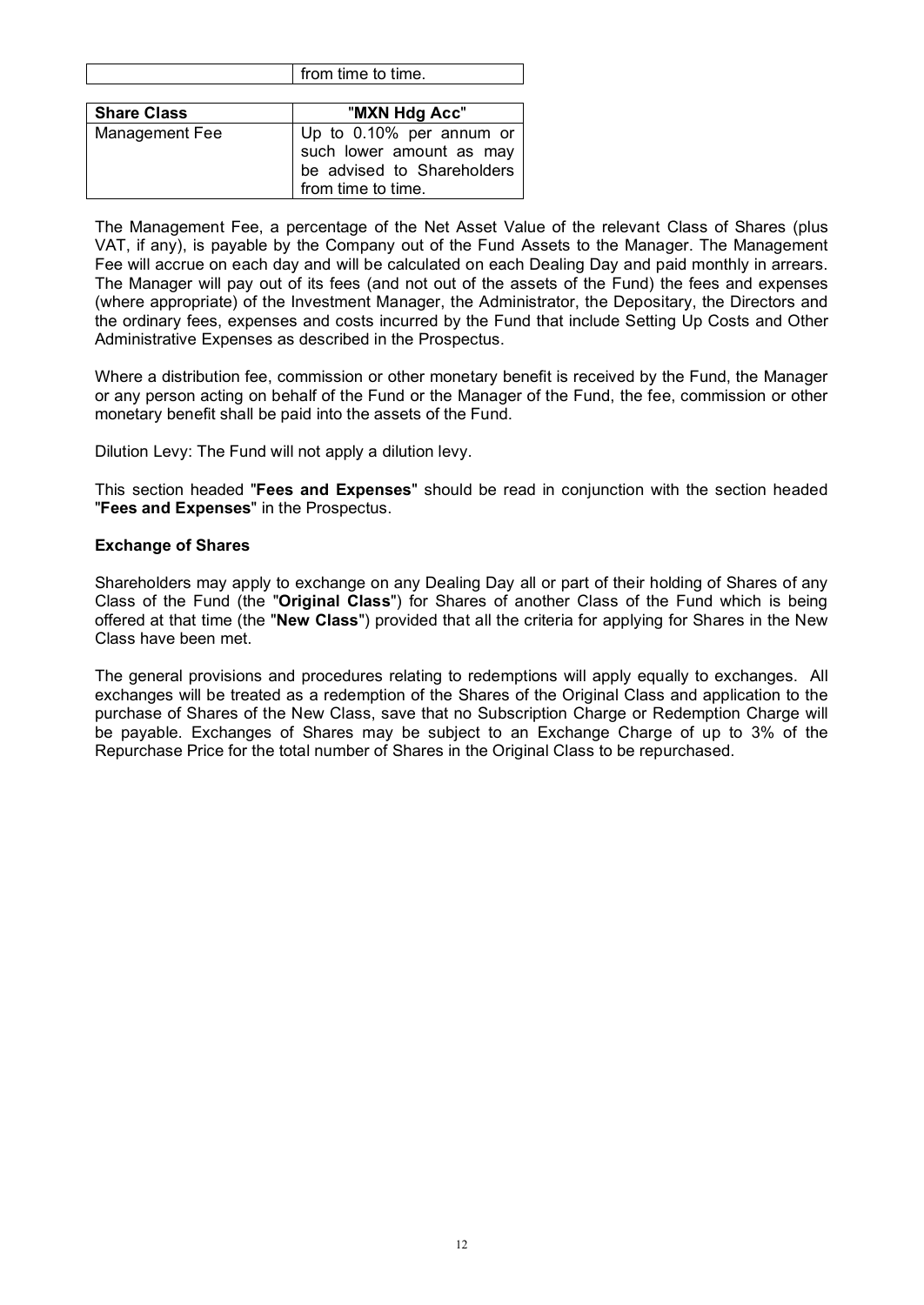# *GENERAL DESCRIPTION OF THE REFERENCE INDEX*

The Reference Index measures the total return performance of US dollar-denominated, fixed-rate, nominal debt issued by the US Treasury. To be included in the Reference Index, securities must have at least one and up to, but not including, three years to maturity.

The Reference Index is further described below but only represents an extract of information available from public sources and neither the Directors, the Manager, Bloomberg or its affiliates or such other successor sponsor to the Reference Index (the "**Index Provider**") nor the Investment Manager take any responsibility for the accuracy or completeness of such information.

To be eligible for inclusion in the Reference Index, eligible securities' principal and interest must be denominated in USD. The securities which comprise the Reference Index must be rated investment grade (Baa3/BBB-/BBB- or higher) using the middle rating of Moody's, S&P and Fitch; when a rating from only two agencies is available, the lower is used; when only one agency rates a bond, that rating is used. In cases where explicit bond level ratings may not be available, other sources may be used to classify securities by credit quality. Local currency treasury issues are classified using the middle issuer level rating from each agency for all outstanding bonds, even if bond level ratings are available.

To be eligible for inclusion in the Reference Index, bonds must have USD 300mn minimum par amount outstanding. US Treasuries held in the Federal Reserve systems open markets account (the "**Federal Reserve SOMA**") (both purchases at issuance and net secondary market transactions) are deducted from the total amount outstanding. The Federal Reserve SOMA is an account which contains dollar-denominated assets acquired through open market operations which are used (i) as collateral for U.S. currency in circulation and other liabilities on the Federal Reserve System's balance sheet, (ii) as a tool for the Federal Reserve's management of reserve balances and (iii) as a tool for achieving the Federal Reserve's macroeconomic objectives. New issuance bought at auction by the Federal Reserve is not included in the Reference Index. Net secondary market purchases/sales are adjusted at each month end with a one-month lag. Both fixed-rate coupon and original zero coupon issues are included in the Reference Index.

Remaining years to maturity in respect of securities included in the Reference Index must be between 1 and 2.9999 years. Security types excluded from the Reference Index include: Inflation-linked bonds, floating-rate bonds, STRIP bonds (being bonds where both the principal and regular coupon payments which have been removed are sold separately to investors as new securities), Treasury bills, bellwethers (being government bonds whose movements are considered to show the probable future direction of the bond market as a whole, and whose price is used to refer to prices of other bonds), state and local government series (SLG) bonds.

# **Index Rebalancing**

The Reference Index rebalances monthly.

The Fund may choose, but is not obliged, to rebalance in line with the Reference Index and will bear the costs of any rebalancing trades (i.e. the costs of buying and selling securities of the Reference Index and associated taxes and transaction costs).

# **Index Provider and Website**

The Reference Index is sponsored by Bloomberg and more details on the Reference Index can be found at https://www.bloombergindices.com/bloomberg-barclays-indices/#/.

# **Publication**

The level of the Reference Index will be published on https://www.bloombergindices.com/.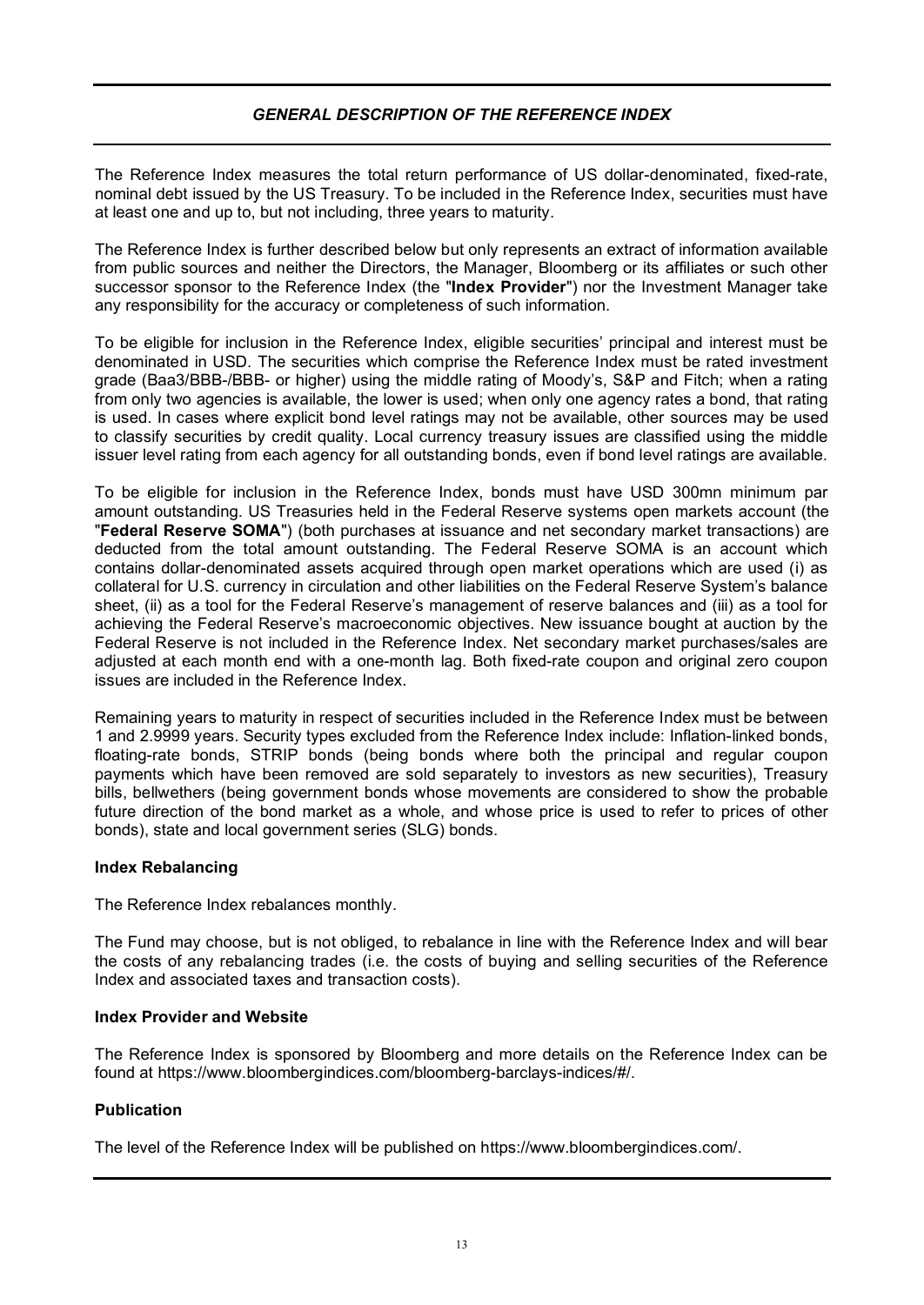# **Taxation**

The tax treatment of the Company is set out in the Prospectus of the Company and the tax information provided therein is based on tax law and practice as at the date of the Prospectus.

Shareholders and potential investors are advised to consult their professional advisers concerning possible taxation or other consequences of purchasing, holding, selling or otherwise disposing of the Shares under the laws of their country of incorporation, establishment, citizenship, residence or domicile.

# **Consequences of Disruption Events**

Upon the occurrence of a Disruption Event (and without limitation to the Directors personal powers as further described in the Prospectus) an Approved Counterparty may make adjustments to determine the valuation of FDIs. Further information on the consequences of Disruption Events is contained in the main body of the Prospectus under the heading "**Disruption Events**".

#### **Limited Recourse**

A Shareholder will solely be entitled to look to the assets of the Fund in respect of all payments in respect of its Shares. If the realised net assets of the Fund are insufficient to pay any amounts payable in respect of the Shares, the Shareholder will have no further right of payment in respect of such Shares nor any claim against or recourse to any of the assets of any other Fund or any other asset of the Company.

#### **Risk Factors**

Certain risks relating to the Shares are set out under the heading "**Risk Factors**" in the Prospectus, including 'Concentration Risk'. In addition, Shareholders must also note that:

- (a) Sampling Risk: The Fund's use of a representative sampling approach will result in it holding a smaller number of securities than are in the underlying index. As a result, an adverse development to an issuer of securities that the Fund holds could result in a greater decline in NAV than would be the case if the Fund held all of the securities in the underlying index. To the extent the assets in the Fund are smaller, these risks will be greater.
- (b) Risks associated with investment in high quality debt securities: Investment in such securities is subject to interest rate risks, which refers to the risk that the prices of debt securities generally fall as interest rates rise; conversely, debt securities prices generally rise as interest rates fall. Specific debt securities differ in their sensitivity to changes in interest rates depending on specific characteristics of each debt security. Longer term debt securities are usually more sensitive to interest rate changes.
- (c) Country Concentration Risk: A Fund may be invested in a single country or small number of countries. A geographically concentrated investment strategy may be subject to a greater degree of volatility and of risk than one that is geographically diversified. The Fund's Investments will become more susceptible to fluctuations in value resulting from economic or business conditions in the country where the Fund is invested. As a consequence, the aggregate return of the Fund may be adversely affected by the unfavourable developments in such country.

#### **Investors should also refer to the Prospectus for additional disclosure of risks and conflicts of interest.**